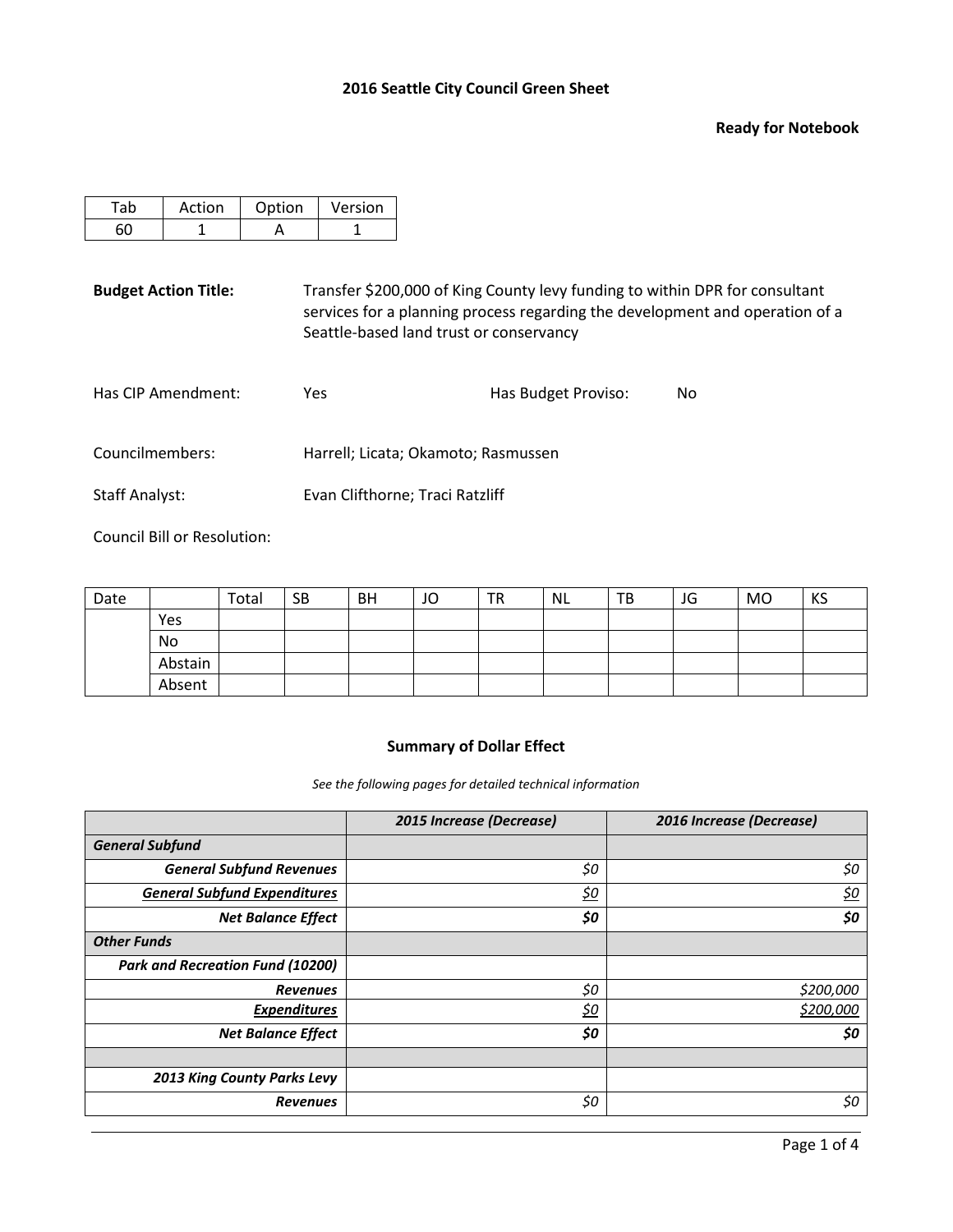| Artion | Ontion | Version |
|--------|--------|---------|
|        |        |         |

| <b>Expenditures</b>                | <u>\$0</u> |  |
|------------------------------------|------------|--|
| <b>Net Balance Effect</b>          | \$0        |  |
|                                    |            |  |
|                                    |            |  |
| <b>Total Budget Balance Effect</b> | \$0        |  |

## *Budget Action description:*

This budget action transfers \$200,000 of 2013 King County Parks Levy funding within the Department of Parks and Recreation (DPR). The funding would come from the Play Area Renovations Capital Improvement Program (CIP project K732468) in the Ballfields/Athletic Courts/Play Areas BCL. The transferred funding is to be used for consultant services for an organization such as the Seattle Parks Foundation to support a planning process regarding the development and support of a Seattle-based land trust or conservancy, with the goal of meeting community requests to acquire property for public uses possibly including urban agriculture, open space, environmental learning activities, and the City's existing P-Patch Program.

This budget action will be updated in Round 2 to include the specific changes to the Play Area Renovations Capital Improvement Program project.

The consultant will conduct the planning process in partnership with DPR and other relevant City of Seattle departments, park and open space organizations throughout the city, and the public. The process should, at a minimum, address the following:

- 1. How could the City best support the development and operation of a nonprofit land trust or conservancy established to acquire property for public uses such as urban agriculture, open space, environmental learning activities, and the City's existing P-Patch Program?
- 2. What level of City participation in the creation of such an organization would be needed in order to ensure that DPR's current and future acquisition goals, including the City's Race and Social Justice Initiative goals, would be advanced through a public-private partnership with a Seattle-based land trust or conservancy?
- 3. How could the City of Seattle leverage public sector acquisition funds through a partnership with a Seattle land trust or conservancy? How could the development of a land acquisition matching program at the City support the success of a land trust or conservancy? Based on examples from other jurisdictions, how important would such a program be for the overall success of this initiative?
- 4. What can be learned from successful models in other jurisdictions, and how might those examples help meet unique goals and conditions in Seattle?
- 5. What support or interest is there in the private sector to financially support the advancement of a Seattle-based land trust or conservancy at a scale sufficient to meet the city-wide need?
- 6. How could a Seattle-based land trust or conservancy address long-term operation and maintenance needs of acquired sites? How will site use factor into acquisition decisions? For example, if a site is purchased to support urban agriculture, how will that impact the long-term operation and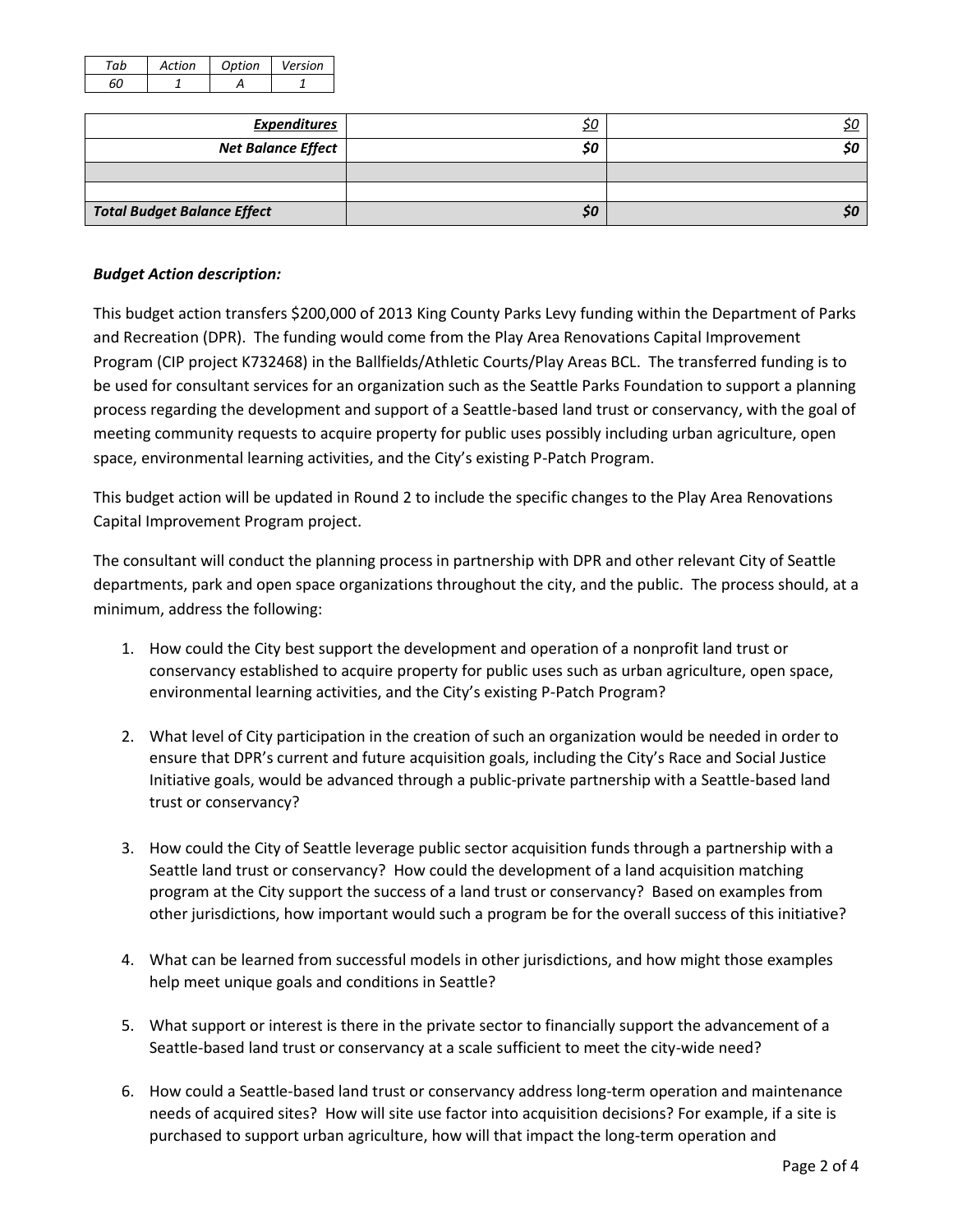| σh | Action | Ontion | Version |
|----|--------|--------|---------|
|    |        |        |         |

maintenance costs?

# **Background:**

In the 2015 Adopted Budget, Council requested that DPR and the City Budget Office (CBO) convene an Interdepartmental Team (IDT) with other City departments to evaluate options for increasing the purchase or retention of surplus City properties for use as publicly accessible open space within the City. This evaluation was undertaken in response to community interest in the retention of City-owned properties for public use and the expansion of the City's P-Patch program to address multi-year wait times at many P-Patch locations throughout the City.

In its recommendations, the IDT noted that there are existing examples in other jurisdictions of successful approaches for public participation in expansion and retention of public land involving large community-based organizations. Such organizations are well suited to purchase and protect open space. Because these organizations are large and stable, they can take on maintenance for the long-term and reduce concerns raised about the staying power of smaller groups in providing the ongoing maintenance of acquired properties. With a city-wide view, a group like this would have the ability to address race and social justice concerns by making such concerns a key consideration of acquisitions.

Organizations such as the Trust for Public Land have significant experience working in other jurisdictions to assist in the development of such land trusts and conservancies. The Trust for Public Land in Washington State has expressed a strong interest in participating in a local effort to establish such an organization.

The City of Seattle is experiencing rapid growth, and is concurrently experiencing increasing requests for more open space, recreation areas and urban agriculture. Rising real estate prices put further pressure on the Parks Department to be extremely strategic with its land acquisition resources to address both asset and equity gaps in the system. This has led to calls from the community for innovative strategies to address the need to meet our present and future needs for open space.

The community desire for open space appears partially driven by a growing interest in urban agriculture, in part through the City's P-Patch program. Of the City's 77 P-Patches, approximately half of them have wait times of over a year, with some wait times longer than four years. Organizations such as Seattle Tilth are working concurrently with the City to meet this community interest in urban agriculture, with a particular focus on race and social equity. Through their work, Seattle Tilth has also identified a need for more resources for acquisition, and has expressed a strong interest in partnering on a planning process to develop a Seattle land trust or conservancy that would acquire property for public use.

Based on the 2015 ITD report, and on feedback from established park and open space organizations throughout the city, a partnership with a highly-resourced community-based land trust could supplement public open space acquisition resources and meet operation and maintenance challenges through private sector philanthropy.